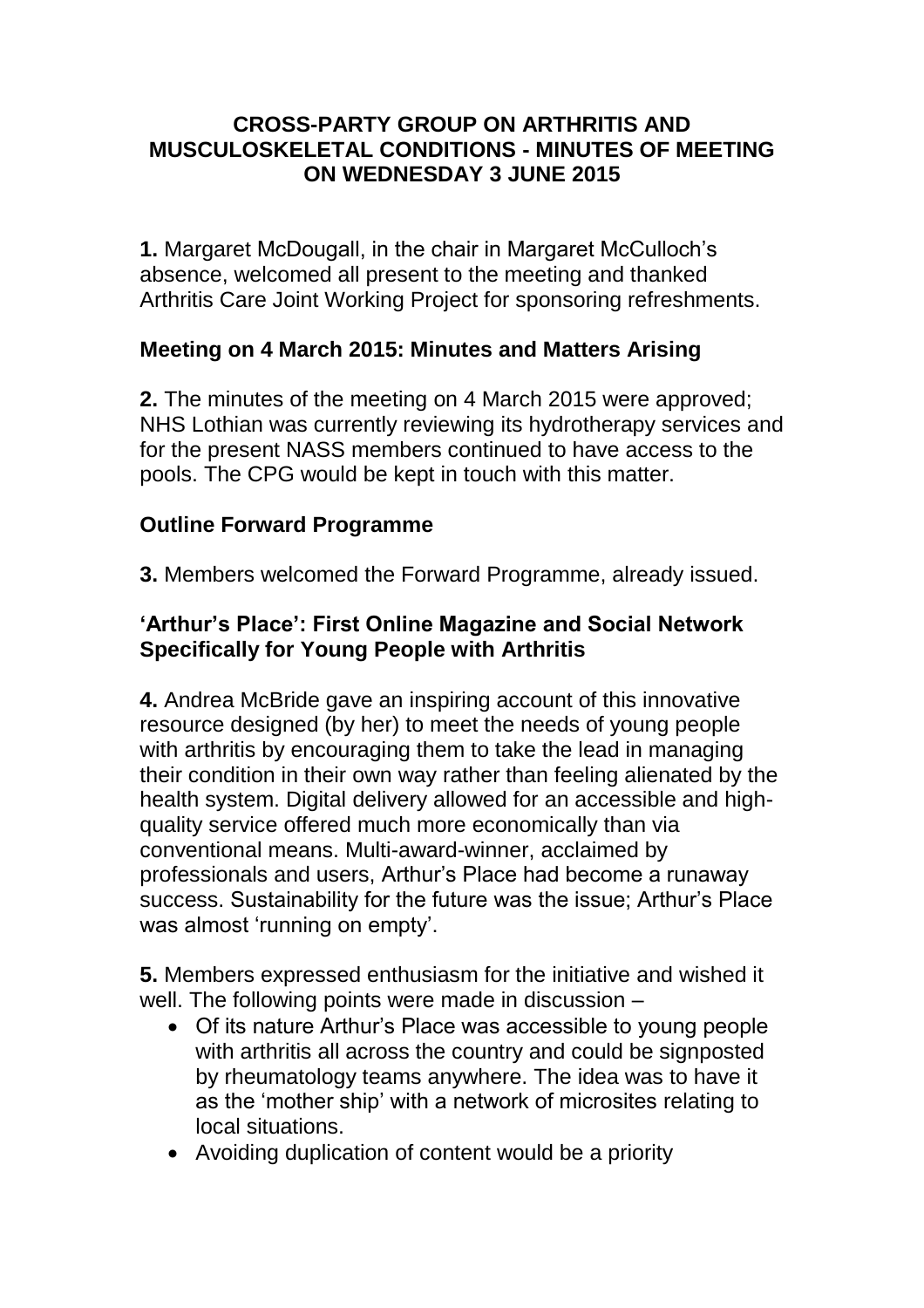- Collaboration with other agencies providing advice and information would be very important
- Further initiatives on the same model but directed more to an older target group would be most welcome. Arthur's Place itself, of course, was potentially a resource for the whole RA community.
- The Group would like to be kept up to date with progress.

### **Rheumatoid and Inflammatory Arthritis and Employment: Helping People Retain/Return to Work**

# **Occupational Therapy and Work**

**6.** Katie McAlarey made an excellent presentation on the wellresearched benefits of work, both for the individual and society, the evidence which lies behind work disability and the means by which Occupational Therapy (OT) offers help and support. A recent Scottish Society of Rheumatology audit had emphasised the importance of screening patients, asking the 'work' question, using tools like the RA Work Instability Survey and systematically referring to specialist OT services. Maximising the benefit of links with the third sector was essential. Varying staffing levels and the lack of a recommended minimum number of Allied Health Professionals per consultant were a problem.

# **Arthritis Care Joint Working Project**

**7.** Maureen McAllister helpfully outlined the scale of the impact of RA and IA on working life, the barriers people encounter in remaining in work and factors which might make a positive difference. She described the Joint Working Project and the wide range of strategies it might make available to people who wished to sustain and secure working life.

**8.** In a wide-ranging discussion on arthritis and work the following points were made –

- The work issue was enormously important
- Referral to OT was relatively quick  $-4-5$  weeks
- Referral to Joint Working might take as little as a few days
- An identified problem was the lack of funds available to allow people in physically demanding work to retrain within their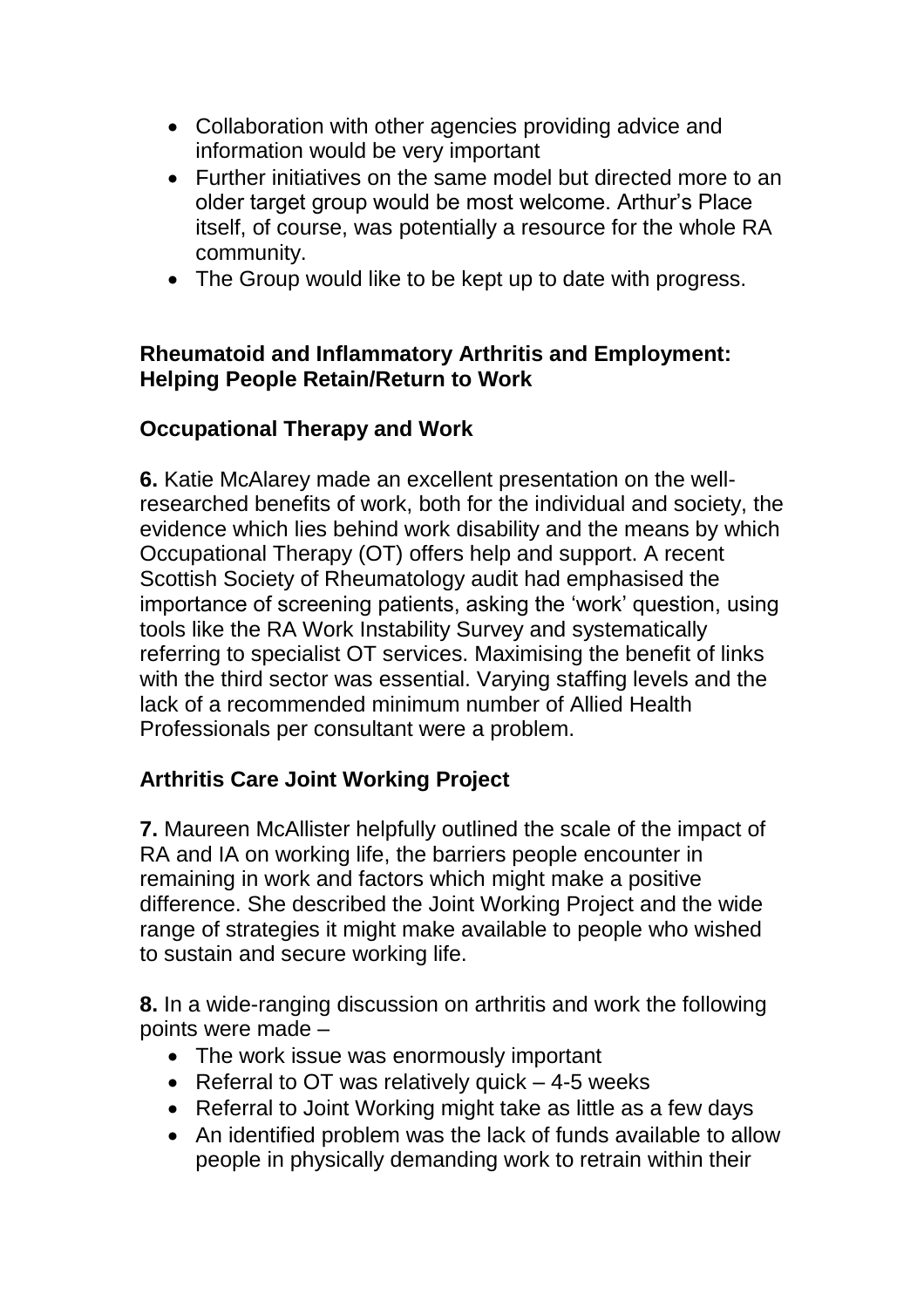own industry in preparation for the expected time when their condition would make such a change necessary. Funds could be accessed only once the job had been lost.

- Joint Working was delivered at present in Greater Glasgow and Aberdeen. Resources would not allow expansion; perhaps Skype and other digital methods could be used to widen scope and availability without increasing costs? The use of volunteer advisers would not be appropriate.
- Pooling and rationalising provision across the third sector would be valuable, although difficult, given that existing structures, priorities and ways of operating had been in place for some time. At the least, we should be constantly mindful of the need for good, open communication and collaboration wherever possible.
- Scottish Network for Arthritis in Children was currently involved in a good example of just such co-operation, in creating an education project for schools.
- The long-term sustainability of new projects like Arthur's Place was worryingly fragile; possible avenues of action were discussed.
- Working 'from the base' to empower the young and establish life-long promotion of good health and self management practices was a real priority.

**9.** Margaret McDougall closed the meeting with warm thanks to all concerned**. The next meeting would be on Wednesday, 30th September at 5.30pm.**

CPG Secretariat June 2015